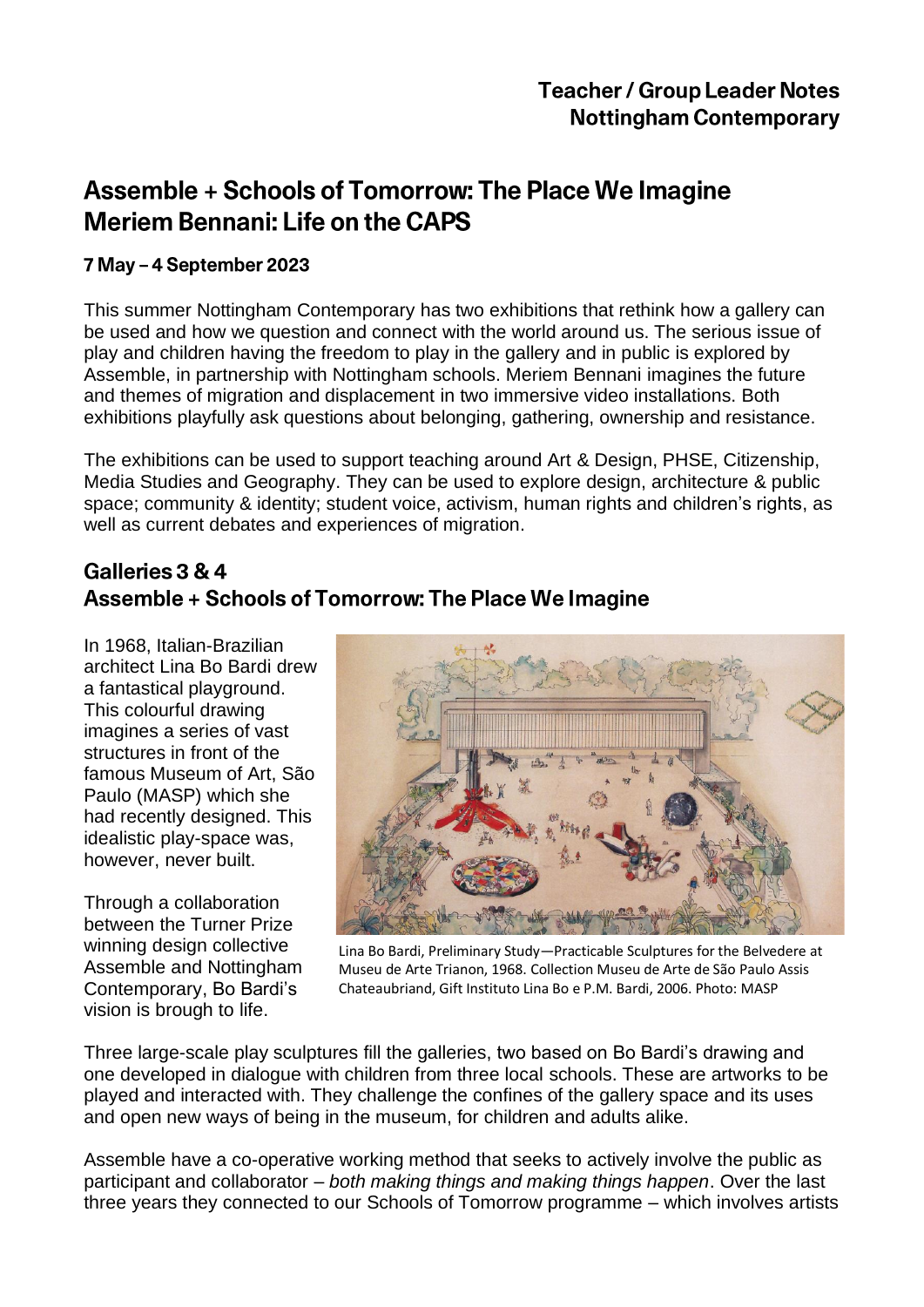and teachers working together to support creativity in and beyond the classroom - and worked closely with a resident artist and children at three schools, while engaging more broadly with the wider programme. Children's actions, ideas and responses were at the heart of this collaboration.

Surrounding the play sculptures the voices and experiments of children from all eight partner schools are showcased, including a playful set of rules by children on how to act in the galleries; a play manifesto for adults; quotes in a typeface designed by children and Fraser Muggeridge studio; and videos and images of children's engagement and discoveries.

The eight partner schools are Edna G Olds L.E.A.D. Academy, Huntingdon L.E.A.D. Academy, Jubilee L.E.A.D. Academy, Melbury Primary School, The Milford Academy, Nottingham Nursery School, Robin Hood Primary School and Southwold Primary School.

#### **Gallery 3**

In Gallery 3 there are two large play sculptures. One we've called, *The Menagerie* is taken from Bo Bardi's drawing and realized as a multi-coloured floor vinyl with seven large scale foam animals that can be moved about the space.



Image from the clay workshop with children at Robin Hood School, with Assemble, Laura Eldret & Kerry Whiting 2022. Photography by Sam Kirby

The second sculpture called *The Fun House* has been inspired by observations of play and how children engage with spaces, materials and each other at Jubilee L.E.A.D. Academy, Nottingham Nursery School and Robin Hood Primary School. The design was developed further with children at Robin Hood Primary School through a clay workshop – their clay design is also on display.

## Gallery 4

The sculpture we've named *Big Red* is another realised from Bo Bardi's drawing. It fills our large, double height gallery and has a tower, steps and six slides.

Please note visitors are asked to remove shoes to play.



Visualisation of *Big Red*, Assemble, 2022.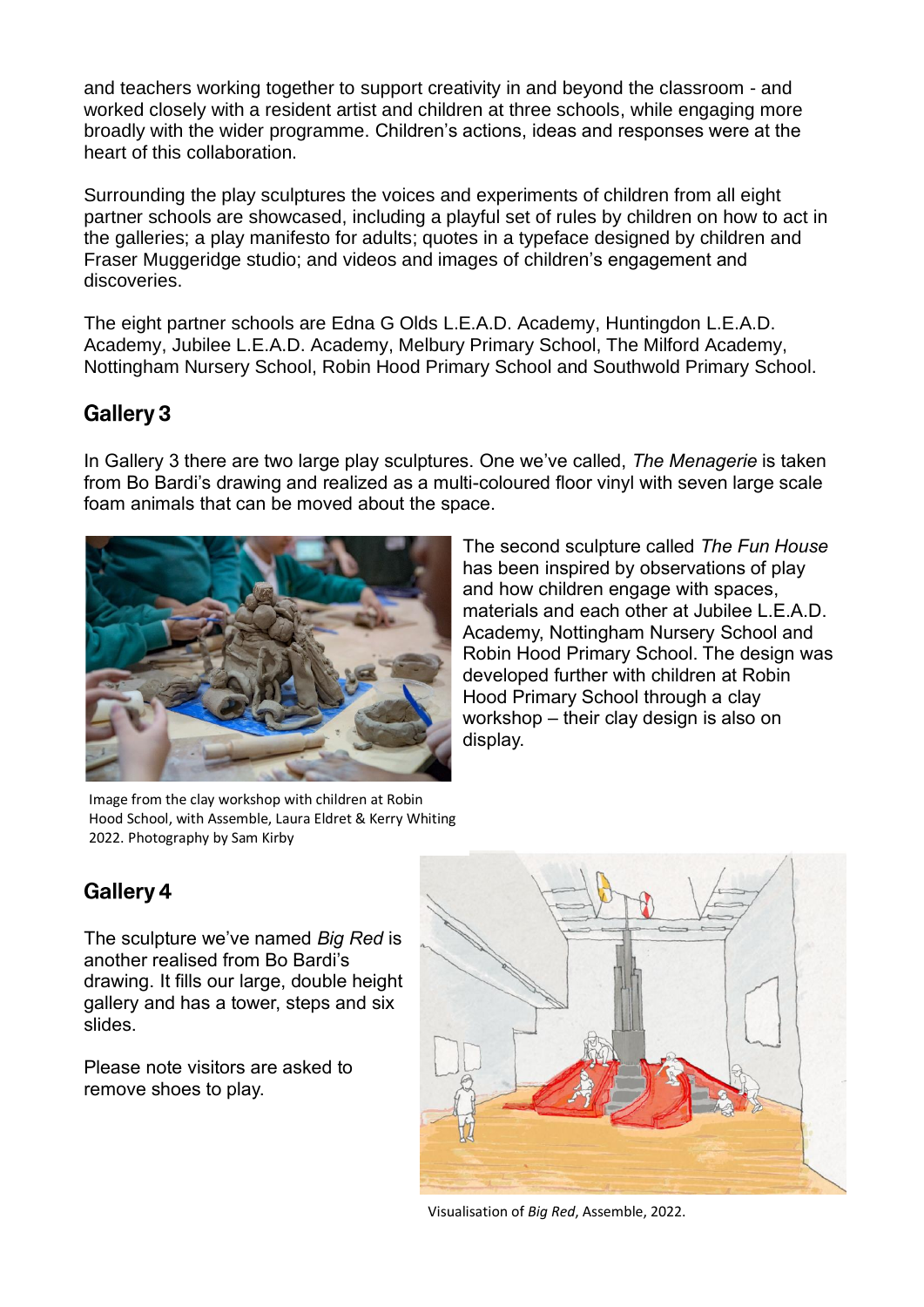## **Meriem Bennani: Life on the CAPS** Galleries 1& 2

Meriem Bennani is a storyteller. She works in video, sculpture, multimedia installation and drawing. She is known for her playful and humorous use of digital technologies such as 3D animation, projection mapping and special effects. She draws on reality TV, documentary, advertising and social media to present an amplified version of reality. She often posts her films on Instagram. During 2020 she posted 8 episodes of *2 Lizards*, a series of animated videos with a cast of animal characters living in lockdown in New York. This is the first UK solo exhibition by the Moroccan-born, New York-based artist.



Meriem Bennani, *Life on the CAPS* (stills), 2022. Courtesy the artist

The two films presented, *Party on the CAPS* and *Life on the CAPS*, are a mixture of live footage shot on cameras and phones and animation. They imagine a future of travel through teleportation and follow the inhabitants of a fictional island and refugee detention camp the CAPS (short for Capsule), in the middle of the Atlantic. The camp has developed into neighbourhoods and a bustling, but isolated supercity.

In this world borders are enforced by gigantic magnetic fields and an army of drone troopers, people undergo age reversals and buy new bodies, so they sometimes appear to be the same age as their children. As people's teleportation journeys are intercepted their bodies and those of their descendants are sometimes altered and distorted, and residents live with afflictions like "plastic face syndrome". Themes of privacy, protest and displacement emerge through almost documentary film sequences mixed with playful animation. Bennani offers joy, music and humour as forms of resistance.

### Gallery1

Episode 1: Party on the CAPS, 2018-19. 25 minutes, 28 seconds.

The film is shown on multiple projections in a darkened, carpeted space with silver stools and benches to sit on. Luminous green spotlights shine from behind the projections, so the space isn't very dark. The soundtrack is full of music, clapping, chanting and party noise. It is shot in Rabat, Morocco with Bennani's friends and family - including her mother, as the inhabitants of



the CAPS. Installation view of Meriem Bennani, *Party on the Caps* (2019). Image: Ben Davis.